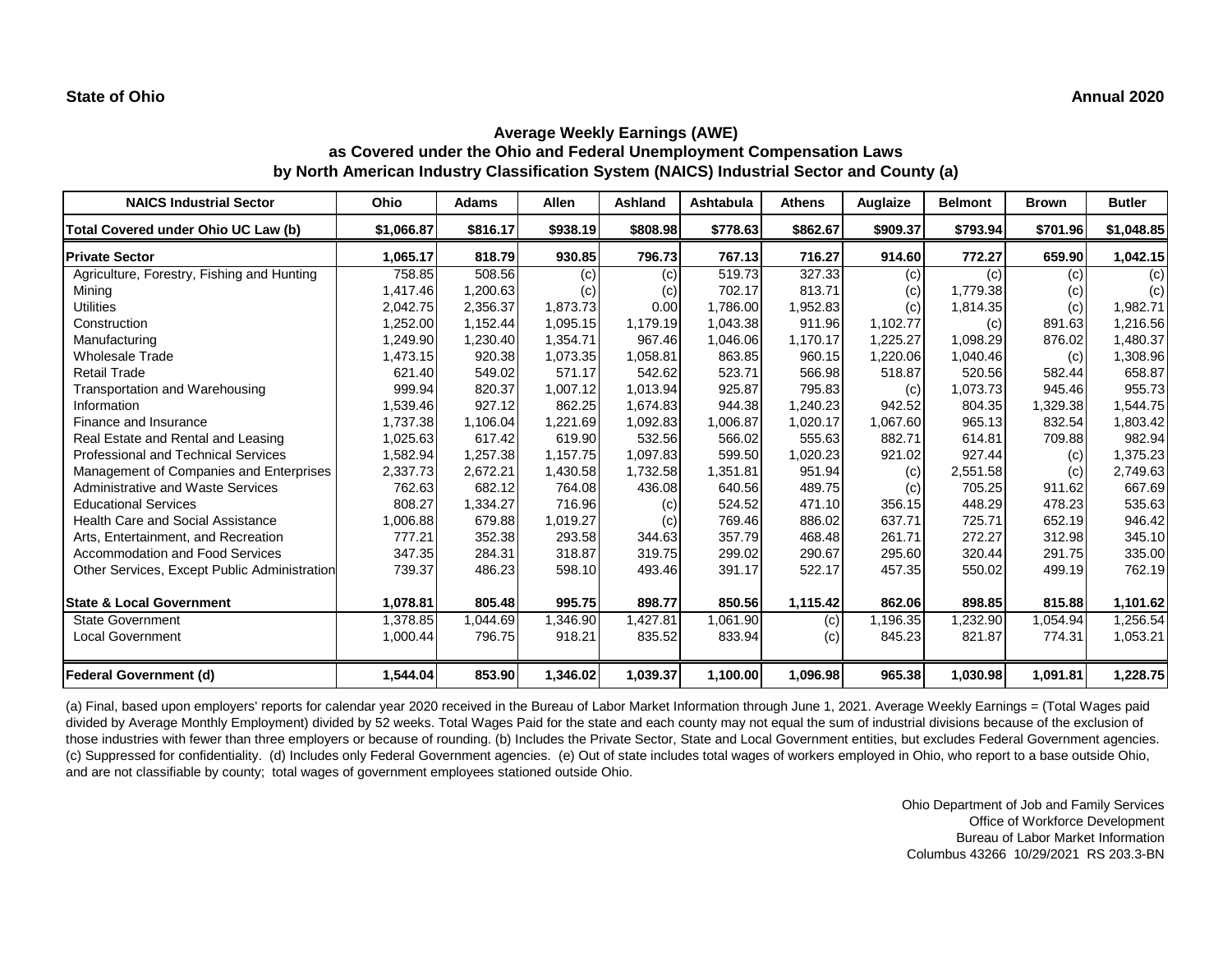## **Average Weekly Earnings (AWE) as Covered under the Ohio and Federal Unemployment Compensation Laws by North American Industry Classification System (NAICS) Industrial Sector and County (a)**

| <b>NAICS Industrial Sector</b>               | Carroll  | Champaign | <b>Clark</b> | <b>Clermont</b> | <b>Clinton</b> | Columbiana | Coshocton | Crawford | Cuyahoga   | <b>Darke</b> |
|----------------------------------------------|----------|-----------|--------------|-----------------|----------------|------------|-----------|----------|------------|--------------|
| Total Covered under Ohio UC Law (b)          | \$775.90 | \$863.85  | \$858.25     | \$938.60        | \$1,024.02     | \$808.13   | \$828.83  | \$828.87 | \$1,210.23 | \$838.44     |
| <b>Private Sector</b>                        | 777.42   | 877.60    | 849.17       | 931.19          | 1,046.42       | 806.02     | 826.79    | 819.12   | 1,218.50   | 837.42       |
| Agriculture, Forestry, Fishing and Hunting   | 526.23   | (c)       | 886.48       | (c)             | 709.21         | 543.94     | 729.52    | (c)      | 664.23     | (c)          |
| Mining                                       | 937.06   | (c)       | 2,293.13     | (c)             | 0.00           | 979.17     | 957.04    | (c)      | 1,520.00   | (c)          |
| Utilities                                    | (c)      | (c)       | (c)          | 2,065.65        | (c)            | (c)        | 3,029.63  | (c)      | 2,055.87   | 1,883.21     |
| Construction                                 | 1,011.73 | 1,022.40  | 980.77       | 1,037.54        | 936.46         | 1,292.67   | 1,134.85  | 1,036.54 | 1,342.69   | 988.77       |
| Manufacturing                                | 978.25   | 1,099.73  | 1,088.04     | 1,125.88        | 1,236.04       | 923.67     | 1,112.25  | 902.13   | 1,318.81   | 1,064.25     |
| <b>Wholesale Trade</b>                       | (c)      | (c)       | (c)          | 1,510.37        | (c)            | (c)        | 820.81    | (c)      | 1,495.92   | 906.08       |
| <b>Retail Trade</b>                          | 604.40   | 537.44    | 565.13       | 640.79          | 595.21         | 561.44     | 485.87    | 569.00   | 633.29     | 546.58       |
| Transportation and Warehousing               | 1,137.46 | 775.77    | 1,015.92     | 1,094.12        | 1,339.81       | 1,021.77   | 842.98    | 667.13   | 1,090.96   | 989.87       |
| Information                                  | 1,617.50 | 1,061.37  | 1,498.65     | (c)             | (c)            | 1,519.13   | 792.62    | 678.21   | 1,528.96   | 1,350.04     |
| Finance and Insurance                        | 836.58   | 1,031.17  | 930.38       | 1,687.62        | 1,135.58       | 1,017.48   | 1,014.38  | 1,283.71 | 2,047.40   | 1,053.77     |
| Real Estate and Rental and Leasing           | 880.46   | 652.44    | 681.62       | 957.19          | 893.65         | 776.25     | 626.69    | 577.58   | 1,128.19   | 686.81       |
| <b>Professional and Technical Services</b>   | (c)      | 1,390.15  | 1,036.35     | 1,334.54        | 1,296.29       | 1,152.29   | (c)       | (c)      | 1,684.08   | 1,213.00     |
| Management of Companies and Enterprises      | (c)      | (c)       | 1,837.10     | 1,454.31        | 2,670.79       | 1,242.19   | (c)       | (c)      | 2,653.04   | 1,196.06     |
| <b>Administrative and Waste Services</b>     | 576.31   | (c)       | 554.21       | 963.17          | 485.50         | 824.25     | 623.92    | 585.13   | 834.15     | 779.94       |
| <b>Educational Services</b>                  | (c)      | 694.31    | 844.90       | 510.85          | (c)            | 486.94     | 478.48    | (c)      | 899.88     | 436.77       |
| <b>Health Care and Social Assistance</b>     | (c)      | 800.56    | 903.48       | 850.04          | (c)            | 780.60     | 683.75    | (c)      | 1.155.94   | 793.96       |
| Arts, Entertainment, and Recreation          | 284.21   | 346.31    | 359.13       | 404.02          | 404.10         | 263.88     | 250.77    | 224.06   | 1,617.33   | 350.63       |
| <b>Accommodation and Food Services</b>       | 251.67   | 272.25    | 307.90       | 346.87          | 322.23         | 285.67     | 272.62    | 283.52   | 385.17     | 266.60       |
| Other Services, Except Public Administration | 484.08   | 407.31    | 736.71       | (c)             | (c)            | 673.13     | 468.44    | 394.92   | 807.77     | 357.38       |
| <b>State &amp; Local Government</b>          | 768.17   | 802.15    | 915.56       | 991.75          | 862.42         | 820.31     | 840.77    | 891.19   | 1,143.67   | 846.08       |
| <b>State Government</b>                      | 1,195.02 | 1,114.98  | 1,208.33     | 912.92          | 1,250.23       | 1,178.27   | 1,093.54  | 1,424.60 | 1,304.62   | 1,162.33     |
| <b>Local Government</b>                      | 752.02   | 793.60    | 906.96       | 1,001.81        | 836.02         | 793.35     | 831.71    | 848.81   | 1,133.29   | 838.83       |
| Federal Government (d)                       | 950.62   | 914.31    | 1,199.21     | 1,343.69        | 1,346.79       | 1,368.02   | 1,012.48  | 989.65   | 1,602.96   | 1,022.90     |

(a) Final, based upon employers' reports for calendar year 2020 received in the Bureau of Labor Market Information through June 1, 2021. Average Weekly Earnings = (Total Wages paid divided by Average Monthly Employment) divided by 52 weeks. Total Wages Paid for the state and each county may not equal the sum of industrial divisions because of the exclusion of those industries with fewer than three employers or because of rounding. (b) Includes the Private Sector, State and Local Government entities, but excludes Federal Government agencies. (c) Suppressed for confidentiality. (d) Includes only Federal Government agencies. (e) Out of state includes total wages of workers employed in Ohio, who report to a base outside Ohio, and are not classifiable by county; total wages of government employees stationed outside Ohio.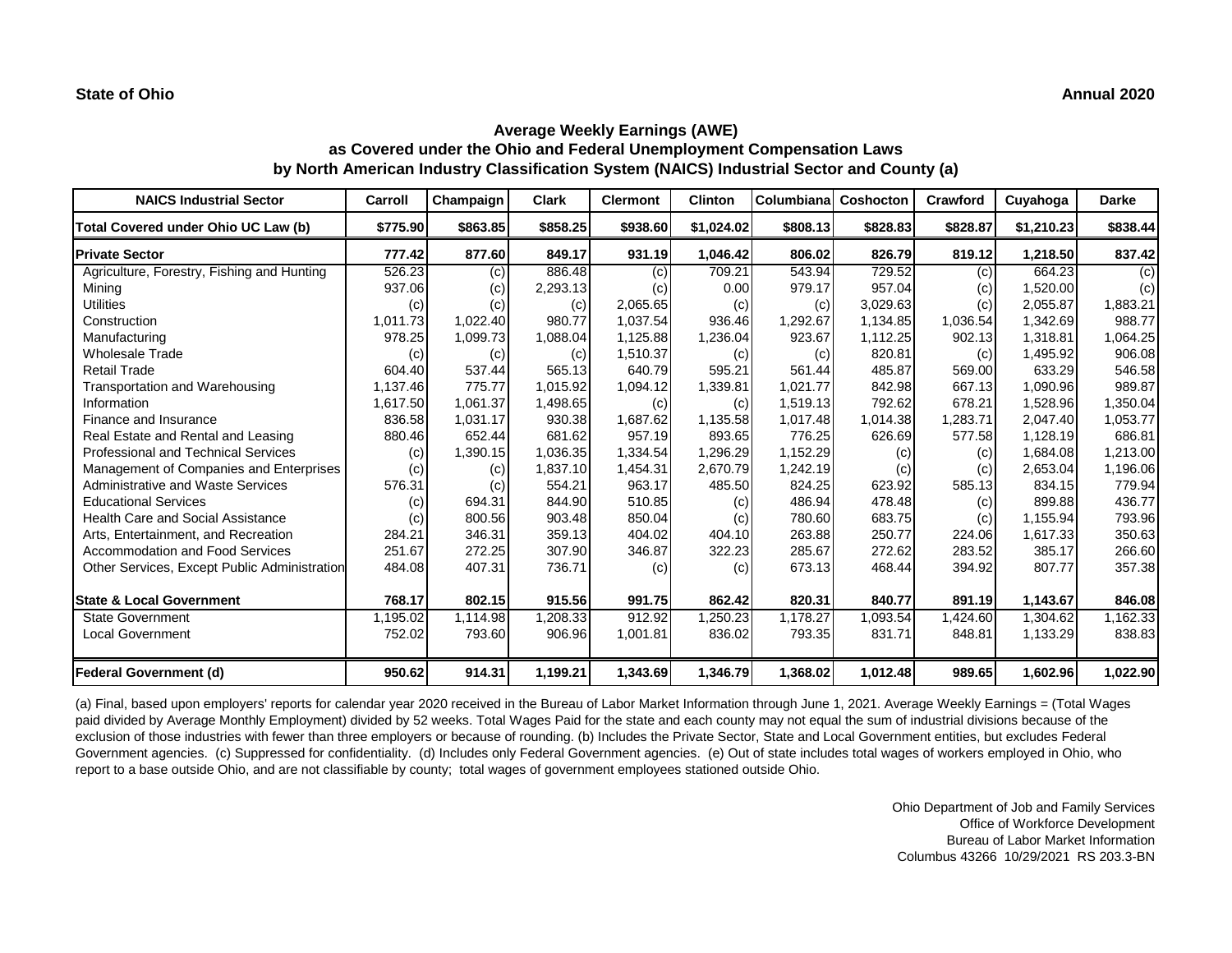## **Average Weekly Earnings (AWE) as Covered under the Ohio and Federal Unemployment Compensation Laws by North American Industry Classification System (NAICS) Industrial Sector and County (a)**

| <b>NAICS Industrial Sector</b>               | <b>Defiance</b> | <b>Delaware</b> | Erie     | <b>Fairfield</b> | <b>Fayette</b> | <b>Franklin</b> | <b>Fulton</b> | Gallia   | Geauga   | Greene     |
|----------------------------------------------|-----------------|-----------------|----------|------------------|----------------|-----------------|---------------|----------|----------|------------|
| Total Covered under Ohio UC Law (b)          | \$873.94        | \$1,198.27      | \$831.15 | \$831.27         | \$782.33       | \$1,204.00      | \$880.02      | \$780.90 | \$895.35 | \$1,012.35 |
| <b>Private Sector</b>                        | 870.15          | 1,205.08        | 804.25   | 800.46           | 758.83         | 1,171.63        | 892.13        | 802.33   | 887.62   | 1,002.33   |
| Agriculture, Forestry, Fishing and Hunting   | 889.81          | 799.48          | (c)      | 552.25           | 789.81         | 867.38          | (c)           | (c)      | (c)      | (c)        |
| Mining                                       | 0.00            | 1,651.79        | (c)      | 372.04           | 0.00           | 1,631.77        | (c)           | (c)      | (c)      | (c)        |
| <b>Utilities</b>                             | (c)             | 1,598.35        | (c)      | 1,953.48         | (c)            | 2,238.52        | (c)           | 1,941.81 | (c)      | (c)        |
| Construction                                 | 1,000.02        | 1,371.96        | 1,054.06 | 1,094.15         | 1,183.10       | 1,405.27        | 1,253.75      | 797.71   | 1,051.87 | 1,101.00   |
| Manufacturing                                | 1,329.04        | 1,344.54        | 1,104.10 | 1,081.73         | 1,042.87       | 1,305.00        | 1,087.98      | 861.19   | 1,079.65 | 1,174.62   |
| <b>Wholesale Trade</b>                       | (c)             | 1,500.13        | 1,148.63 | 1,221.77         | (c)            | 1,429.65        | 1,124.85      | 597.23   | 1,315.19 | 1,475.79   |
| <b>Retail Trade</b>                          | 579.71          | 594.37          | 577.46   | 547.06           | 507.06         | 691.83          | 542.73        | 511.81   | 577.63   | 572.23     |
| <b>Transportation and Warehousing</b>        | 911.46          | 1,006.98        | (c)      | 872.90           | 907.67         | 1,128.94        | (c)           | 908.71   | (c)      | (c)        |
| Information                                  | 872.94          | 1.868.21        | 930.98   | 979.60           | 912.50         | 1,661.69        | 580.92        | 1.219.04 | 1,504.87 | 1,257.37   |
| Finance and Insurance                        | 1,364.38        | 1,956.85        | 1,477.88 | 1,217.75         | 1,017.48       | 1,840.96        | 1,057.60      | 1,136.02 | 1,397.62 | 1,529.37   |
| Real Estate and Rental and Leasing           | 731.37          | 1,079.40        | 616.79   | 925.77           | 652.79         | 1,130.79        | 764.67        | 650.27   | 970.96   | 788.94     |
| Professional and Technical Services          | 987.58          | 1,672.15        | 1,163.85 | 1,095.19         | (c)            | 1,696.15        | (c)           | 500.77   | 1,242.15 | 1,863.88   |
| Management of Companies and Enterprises      | 1,653.65        | 2,369.88        | 1,179.58 | 1,752.94         | (c)            | 2,359.69        | (c)           | (c)      | 1,367.71 | 1,202.15   |
| <b>Administrative and Waste Services</b>     | 797.46          | 975.87          | 706.96   | 747.00           | 473.27         | 812.12          | 502.56        | (c)      | 889.94   | 722.94     |
| <b>Educational Services</b>                  | (c)             | 693.60          | 466.12   | 491.58           | (c)            | 937.35          | (c)           | (c)      | 727.31   | 852.75     |
| <b>Health Care and Social Assistance</b>     | (c)             | 1,020.77        | 930.38   | 985.29           | (c)            | 1,009.48        | (c)           | (c)      | 783.50   | 936.38     |
| Arts, Entertainment, and Recreation          | 327.44          | 508.56          | 605.23   | 321.83           | 294.02         | 774.69          | 267.52        | 239.75   | 390.38   | 428.81     |
| Accommodation and Food Services              | 274.96          | 402.50          | 360.71   | 325.85           | 307.54         | 402.79          | 270.37        | 327.21   | 331.96   | 340.00     |
| Other Services, Except Public Administration | 403.87          | 734.94          | 604.10   | 678.62           | 956.75         | 966.58          | 585.73        | 604.40   | 669.29   | 556.67     |
| <b>State &amp; Local Government</b>          | 898.58          | 1,133.73        | 990.52   | 1,002.50         | 913.02         | 1,382.67        | 804.40        | 688.19   | 967.10   | 1,074.35   |
| <b>State Government</b>                      | ,270.63         | 1,350.77        | 1.101.96 | 1,207.10         | 1,133.96       | 1,555.42        | 1,302.98      | 1,088.73 | 1,126.04 | 1,244.69   |
| <b>Local Government</b>                      | 882.90          | 1,123.69        | 962.54   | 977.71           | 907.13         | 1,199.38        | 778.98        | 626.87   | 955.31   | 1,002.13   |
| Federal Government (d)                       | 1,027.42        | 1,125.69        | 1,412.42 | 1,136.31         | 1,013.69       | 1,494.79        | 1,010.71      | 987.92   | 1,046.02 | 1,855.21   |

(a) Final, based upon employers' reports for calendar year 2020 received in the Bureau of Labor Market Information through June 1, 2021. Average Weekly Earnings = (Total Wages paid divided by Average Monthly Employment) divided by 52 weeks. Total Wages Paid for the state and each county may not equal the sum of industrial divisions because of the exclusion of those industries with fewer than three employers or because of rounding. (b) Includes the Private Sector, State and Local Government entities, but excludes Federal Government agencies. (c) Suppressed for confidentiality. (d) Includes only Federal Government agencies. (e) Out of state includes total wages of workers employed in Ohio, who report to a base outside Ohio, and are not classifiable by county; total wages of government employees stationed outside Ohio.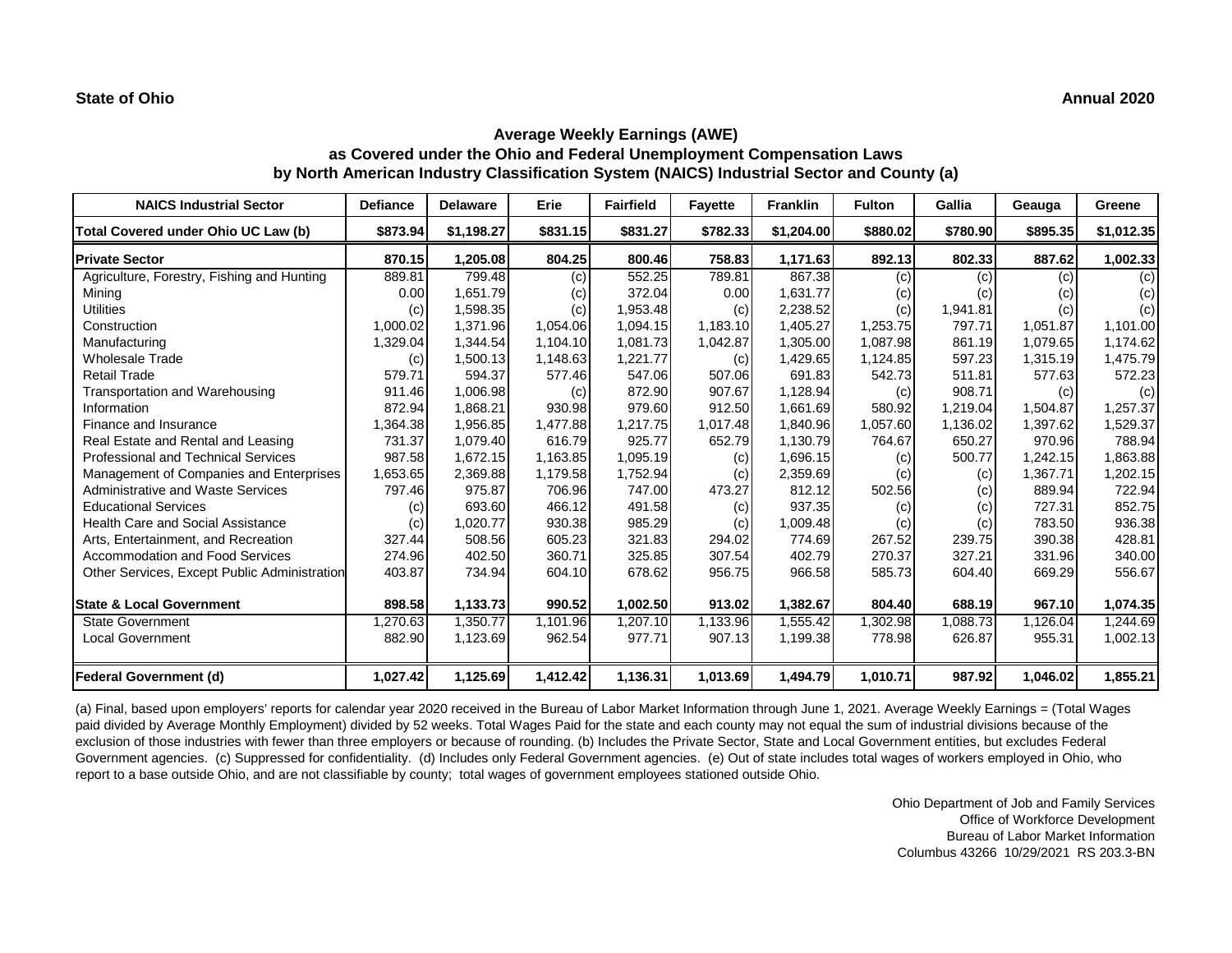## **Average Weekly Earnings (AWE) as Covered under the Ohio and Federal Unemployment Compensation Laws by North American Industry Classification System (NAICS) Industrial Sector and County (a)**

| <b>NAICS Industrial Sector</b>               | <b>Guernsey</b> | <b>Hamilton</b> | <b>Hancock</b> | <b>Hardin</b> | <b>Harrison</b> | Henry    | Highland | <b>Hocking</b> | <b>Holmes</b> | <b>Huron</b> |
|----------------------------------------------|-----------------|-----------------|----------------|---------------|-----------------|----------|----------|----------------|---------------|--------------|
| Total Covered under Ohio UC Law (b)          | \$854.33        | \$1,302.67      | \$1,101.69     | \$749.77      | \$936.15        | \$913.23 | \$767.54 | \$674.27       | \$847.67      | \$881.77     |
| <b>Private Sector</b>                        | 848.71          | 1,321.48        | 1,115.71       | 750.27        | 988.67          | 925.21   | 746.42   | 608.04         | 848.06        | 882.29       |
| Agriculture, Forestry, Fishing and Hunting   | 664.19          | 946.44          | (c)            | (c)           | (c)             | (c)      | 761.27   | (c)            | 730.83        | (c)          |
| Mining                                       | 1,159.21        | 1,365.65        | (c)            | (c)           | (c)             | (c)      | 824.33   | (c)            | 807.69        | (c)          |
| <b>Utilities</b>                             | 2,019.37        | 2,022.33        | 1,965.67       | 1,674.50      | (c)             | 1,276.54 | 1,514.12 | (c)            | 1,197.75      | (c)          |
| Construction                                 | 1.196.48        | 1,312.17        | 1,168.12       | 740.13        | 1,301.31        | 1.317.65 | 942.40   | 871.33         | 1,022.58      | 1,384.21     |
| Manufacturing                                | 1,103.25        | 1,836.02        | 1,139.31       | 1,007.69      | 1,719.19        | 1,238.79 | 896.33   | 791.25         | 935.50        | 1,014.73     |
| <b>Wholesale Trade</b>                       | ,236.23         | 1,665.23        | 1,140.77       | 1,365.96      | (c)             | 987.04   | 750.85   | 1,209.42       | 962.29        | (c)          |
| <b>Retail Trade</b>                          | 548.96          | 676.96          | 597.42         | 500.12        | 411.94          | 538.48   | 766.52   | 512.25         | 664.02        | 537.04       |
| Transportation and Warehousing               | .097.29         | 1,042.92        | 1,533.90       | 921.02        | 1,390.67        | 965.60   | 767.60   | (c)            | 998.52        | 1,039.44     |
| Information                                  | 695.98          | 1,827.35        | 985.79         | 517.67        | 1,122.90        | 704.04   | 654.19   | 1,986.46       | 724.17        | 988.42       |
| Finance and Insurance                        | .402.08         | 2,009.98        | 1,300.13       | 1,060.87      | 783.75          | 1,019.13 | 1,472.06 | 837.21         | 1,075.98      | 1,043.67     |
| Real Estate and Rental and Leasing           | 667.88          | 1,219.37        | 843.69         | 643.48        | 865.33          | 918.67   | 674.33   | 494.17         | 862.02        | 672.88       |
| <b>Professional and Technical Services</b>   | 1,149.13        | 1,743.54        | 1,211.38       | 922.21        | 897.15          | 1,033.46 | (c)      | (c)            | 943.08        | (c)          |
| Management of Companies and Enterprises      | (c)             | 2,531.35        | 3,690.63       | 0.00          | (c)             | 0.00     | (c)      | (c)            | (c)           | (c)          |
| <b>Administrative and Waste Services</b>     | (c)             | 828.23          | 547.92         | 578.56        | (c)             | 470.13   | 484.87   | 539.83         | (c)           | 613.94       |
| <b>Educational Services</b>                  | 546.35          | 743.21          | 887.25         | (c)           | 0.00            | 265.98   | 259.87   | 782.77         | (c)           | 414.31       |
| <b>Health Care and Social Assistance</b>     | 771.10          | 1,167.29        | 955.56         | (c)           | 712.98          | 689.23   | 731.54   | 702.90         | (c)           | 953.60       |
| Arts, Entertainment, and Recreation          | 354.52          | 1,367.10        | 360.69         | 149.67        | 217.10          | 278.38   | 366.81   | 310.58         | 296.44        | 341.62       |
| Accommodation and Food Services              | 321.44          | 387.02          | 330.25         | 256.69        | 250.77          | 292.04   | 255.25   | 322.75         | 324.75        | 277.69       |
| Other Services, Except Public Administration | 538.37          | 854.13          | 606.19         | 474.88        | 1,053.44        | 483.06   | 433.21   | 572.27         | 740.67        | 546.96       |
| <b>State &amp; Local Government</b>          | 886.60          | 1,111.50        | 917.67         | 747.23        | 748.38          | 856.37   | 847.06   | 880.83         | 843.15        | 877.75       |
| <b>State Government</b>                      | 1,149.13        | 1,095.23        | 1,383.87       | 1,129.69      | ,229.21         | 1,185.46 | 1,081.62 | ,223.08        | 1,191.37      | ,290.17      |
| <b>Local Government</b>                      | 804.37          | 1,115.75        | 891.31         | 736.81        | 719.02          | 849.10   | 837.06   | 837.87         | 833.13        | 864.46       |
| <b>Federal Government (d)</b>                | 1,190.40        | 1,639.52        | 1,166.46       | 969.50        | 935.92          | 1,076.50 | 966.40   | 882.38         | 1,078.92      | 1,023.54     |

(a) Final, based upon employers' reports for calendar year 2020 received in the Bureau of Labor Market Information through June 1, 2021. Average Weekly Earnings = (Total Wages paid divided by Average Monthly Employment) divided by 52 weeks. Total Wages Paid for the state and each county may not equal the sum of industrial divisions because of the exclusion of those industries with fewer than three employers or because of rounding. (b) Includes the Private Sector, State and Local Government entities, but excludes Federal Government agencies. (c) Suppressed for confidentiality. (d) Includes only Federal Government agencies. (e) Out of state includes total wages of workers employed in Ohio, who report to a base outside Ohio, and are not classifiable by county; total wages of government employees stationed outside Ohio.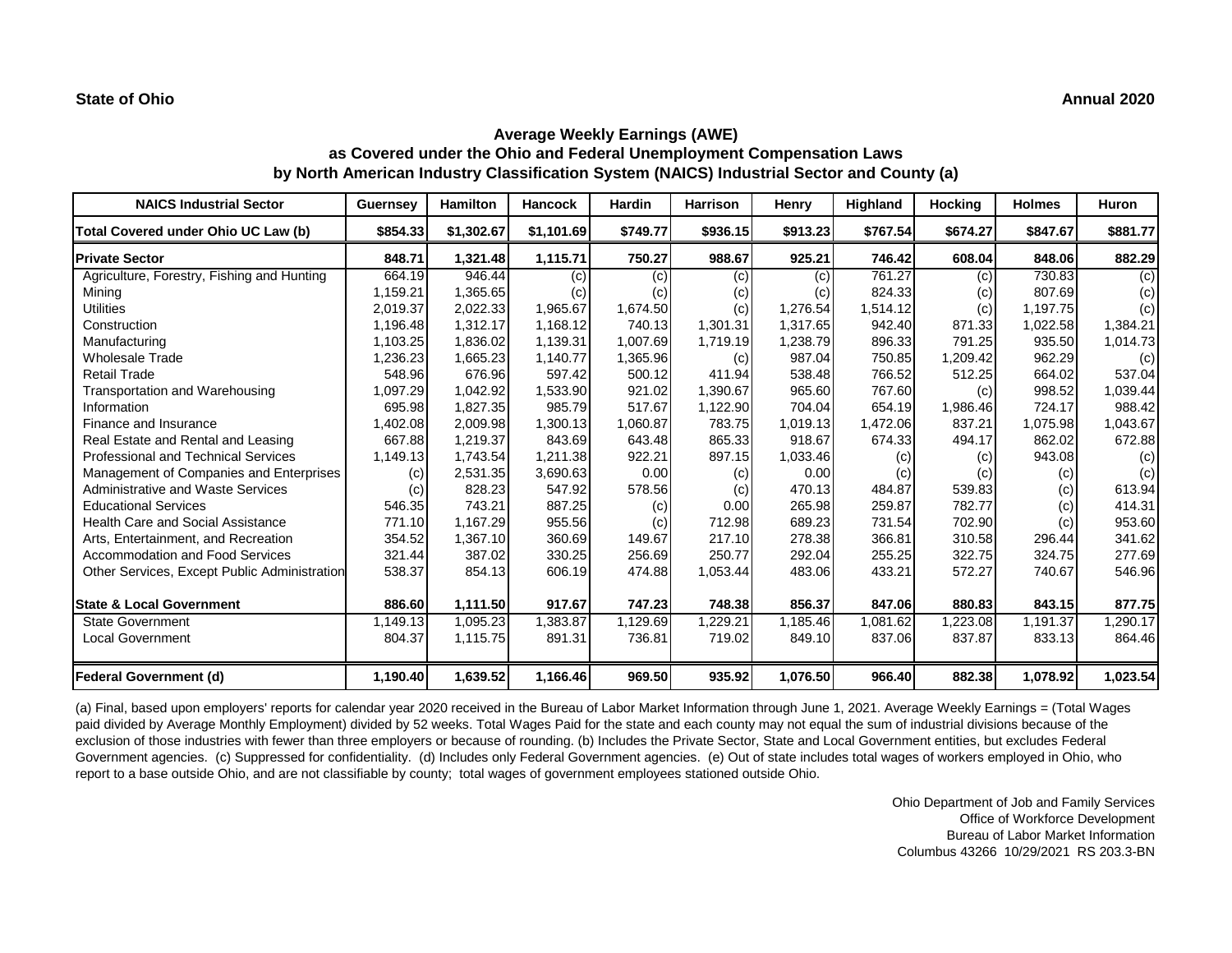## **Average Weekly Earnings (AWE) as Covered under the Ohio and Federal Unemployment Compensation Laws by North American Industry Classification System (NAICS) Industrial Sector and County (a)**

| <b>NAICS Industrial Sector</b>               | <b>Jackson</b> | <b>Jefferson</b> | Knox     | Lake     | Lawrence | Licking  | Logan    | Lorain   | Lucas      | <b>Madison</b> |
|----------------------------------------------|----------------|------------------|----------|----------|----------|----------|----------|----------|------------|----------------|
| Total Covered under Ohio UC Law (b)          | \$768.27       | \$832.63         | \$878.90 | \$960.58 | \$747.21 | \$873.17 | \$927.83 | \$895.90 | \$1,020.88 | \$886.42       |
| <b>Private Sector</b>                        | 750.35         | 861.94           | 884.37   | 954.81   | 723.54   | 858.35   | 938.67   | 881.33   | 1,000.13   | 845.38         |
| Agriculture, Forestry, Fishing and Hunting   | 631.15         | (c)              | 579.29   | 716.38   | (c)      | 896.13   | (c)      | (c)      | 632.75     | 719.81         |
| Minina                                       | 797.23         | (c)              | 988.06   | 1.560.40 | (c)      | 1,397.77 | (c)      | (c)      | 1.699.48   | 0.00           |
| <b>Utilities</b>                             | 1,665.73       | 2,205.79         | 1,632.85 | 2,378.98 | 1,968.63 | 1,804.75 | 1,424.44 | 1,888.12 | 1,926.12   | 0.00           |
| Construction                                 | 1,253.37       | 1,159.29         | 1,194.92 | 1,171.00 | (c)      | 1,131.60 | 1,082.73 | 1,058.83 | 1,341.29   | 1,055.27       |
| Manufacturing                                | 890.23         | 1,410.17         | 1,275.54 | 1,265.12 | 932.56   | 1,092.54 | 1,335.44 | 1,257.12 | 1,474.87   | 1,018.33       |
| <b>Wholesale Trade</b>                       | 984.35         | 873.69           | 924.90   | 1,385.25 | 921.50   | 1,134.96 | 1,115.50 | 1,275.10 | 1,166.90   | 1,154.00       |
| <b>Retail Trade</b>                          | 506.63         | 537.65           | 548.63   | 597.40   | 504.79   | 628.94   | 551.08   | 561.73   | 613.27     | 678.31         |
| Transportation and Warehousing               | 866.19         | 860.50           | 890.33   | 784.83   | 922.17   | 655.81   | 930.10   | 905.23   | 1,034.27   | 835.94         |
| Information                                  | 666.85         | 917.50           | 1,007.06 | 1,981.15 | 1,193.75 | 1,294.46 | 695.15   | 1,019.90 | 1,000.52   | 1,344.21       |
| Finance and Insurance                        | 918.62         | 899.67           | 1.070.04 | 1,366.27 | 740.69   | 1,394.90 | 1,011.81 | 1,236.19 | 1,472.25   | 977.15         |
| Real Estate and Rental and Leasing           | 627.17         | 640.40           | 653.67   | 943.00   | 826.65   | 939.81   | 797.65   | 777.17   | 1,101.10   | 723.62         |
| Professional and Technical Services          | 703.63         | (c)              | 1,062.00 | 1,266.31 | 981.56   | 1,311.02 | (c)      | 1,266.60 | 1,357.25   | 1,420.83       |
| Management of Companies and Enterprises      | 647.88         | (c)              | 926.71   | 2,594.98 | 1,136.92 | 2,120.10 | (c)      | 2,071.33 | 1,749.42   | 0.00           |
| Administrative and Waste Services            | 607.67         | 661.56           | 525.65   | 634.02   | 819.71   | 626.42   | 618.38   | 694.90   | 628.06     | 573.37         |
| <b>Educational Services</b>                  | (c)            | 933.67           | 912.79   | 588.04   | 269.21   | 1,244.62 | 641.15   | 940.48   | 639.04     | (c)            |
| <b>Health Care and Social Assistance</b>     | (c)            | 910.94           | 877.96   | 864.96   | 669.60   | 945.60   | 904.29   | 846.46   | 1,079.92   | (c)            |
| Arts, Entertainment, and Recreation          | 279.90         | 458.46           | 383.63   | 452.83   | 372.27   | 461.29   | 312.73   | 398.79   | 480.60     | 289.65         |
| Accommodation and Food Services              | 288.40         | 292.40           | 294.85   | 318.96   | 313.62   | 331.06   | 298.52   | 321.73   | 338.23     | 380.00         |
| Other Services, Except Public Administration | 443.06         | 477.21           | 549.06   | 680.02   | 718.90   | 818.96   | 595.73   | 607.06   | 642.10     | 568.44         |
| <b>State &amp; Local Government</b>          | 876.85         | 711.13           | 844.21   | 1,006.77 | 849.48   | 985.88   | 845.29   | 976.13   | 1,162.21   | 1,085.31       |
| <b>State Government</b>                      | ,362.75        | 1,233.44         | 1,062.60 | 1,314.56 | 0.030.08 | 1,341.94 | 1,092.48 | 1,344.50 | 1,316.31   | 1,318.92       |
| <b>Local Government</b>                      | 826.67         | 701.46           | 816.85   | 1,004.29 | 835.02   | 934.23   | 835.98   | 942.96   | 1,101.06   | 911.31         |
| Federal Government (d)                       | 955.90         | 1,041.62         | 1,023.33 | 1,213.81 | 963.08   | 1,314.13 | 1,338.85 | 2,059.42 | 1,327.48   | 1,125.06       |

(a) Final, based upon employers' reports for calendar year 2020 received in the Bureau of Labor Market Information through June 1, 2021. Average Weekly Earnings = (Total Wages paid divided by Average Monthly Employment) divided by 52 weeks. Total Wages Paid for the state and each county may not equal the sum of industrial divisions because of the exclusion of those industries with fewer than three employers or because of rounding. (b) Includes the Private Sector, State and Local Government entities, but excludes Federal Government agencies. (c) Suppressed for confidentiality. (d) Includes only Federal Government agencies. (e) Out of state includes total wages of workers employed in Ohio, who report to a base outside Ohio, and are not classifiable by county; total wages of government employees stationed outside Ohio.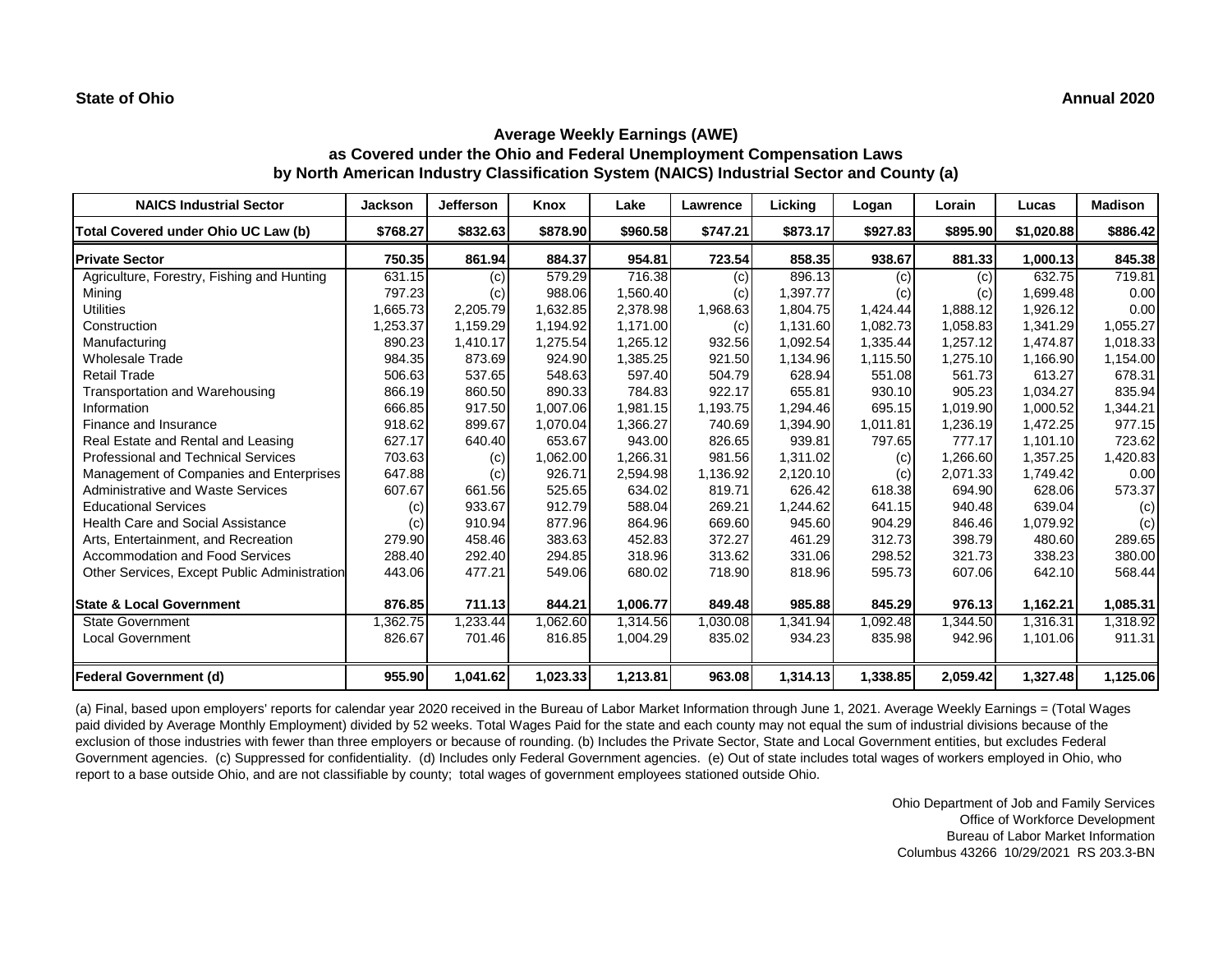## **Average Weekly Earnings (AWE) as Covered under the Ohio and Federal Unemployment Compensation Laws by North American Industry Classification System (NAICS) Industrial Sector and County (a)**

| <b>NAICS Industrial Sector</b>               | <b>Mahoning</b> | <b>Marion</b> | <b>Medina</b> | <b>Meigs</b> | <b>Mercer</b> | Miami    | <b>Monroe</b> | Montgomery | Morgan   | <b>Morrow</b> |
|----------------------------------------------|-----------------|---------------|---------------|--------------|---------------|----------|---------------|------------|----------|---------------|
| Total Covered under Ohio UC Law (b)          | \$826.13        | \$879.96      | \$931.12      | \$656.46     | \$825.69      | \$907.08 | \$984.23      | \$1,006.02 | \$780.25 | \$748.06      |
| <b>Private Sector</b>                        | 808.98          | 866.56        | 926.94        | 607.46       | 826.27        | 898.40   | 1,044.65      | 1,000.04   | 781.52   | 742.08        |
| Agriculture, Forestry, Fishing and Hunting   | 662.62          | (c)           | 566.15        | (c)          | (c)           | 680.48   | 355.50        | 971.42     | 1,166.85 | 929.02        |
| Mining                                       | 1,480.29        | (c)           | 867.98        | (c)          | (c)           | 1,197.38 | 1,323.56      | 1.391.94   | 959.23   | 923.02        |
| <b>Utilities</b>                             | 2,049.38        | 1,882.06      | 2,216.75      | 2,074.81     | (c)           | (c)      | 1,838.35      | 1,773.54   | 1,990.38 | (c)           |
| Construction                                 | 1,197.56        | 1,062.38      | 1,296.08      | 863.06       | 1,068.40      | 1,081.87 | 1,972.50      | 1,250.56   | 911.60   | 786.52        |
| Manufacturing                                | 1,012.56        | 1,024.35      | 1,120.77      | 635.08       | 942.38        | 1,118.81 | 1,208.37      | 1,113.56   | 1,032.35 | 1,040.90      |
| <b>Wholesale Trade</b>                       | 1,091.08        | 1,180.02      | 1,297.12      | 614.88       | (c)           | (c)      | 1,567.94      | 1,269.27   | 949.54   | 938.85        |
| <b>Retail Trade</b>                          | 599.29          | 623.52        | 609.75        | 505.06       | 555.96        | 605.88   | 417.56        | 601.04     | 429.94   | 554.48        |
| Transportation and Warehousing               | 834.94          | 1,032.79      | 944.08        | 741.52       | 1,053.02      | 891.98   | 967.17        | 983.44     | 439.87   | (c)           |
| Information                                  | 1,225.40        | 1.089.44      | 1.341.71      | 757.00       | 799.92        | 802.48   | 432.79        | 1.458.54   | 618.81   | 1,212.44      |
| Finance and Insurance                        | 1,315.83        | 1,202.42      | 1,471.12      | 765.54       | 1,111.92      | 1,279.15 | 736.75        | 1,514.21   | 717.52   | 915.58        |
| Real Estate and Rental and Leasing           | 736.67          | 850.15        | 870.21        | 775.29       | 741.42        | 708.73   | 1,571.33      | 946.85     | 465.40   | 755.50        |
| Professional and Technical Services          | 1,113.77        | 868.50        | 1,197.23      | (c)          | 1,038.62      | 1,122.79 | 947.04        | 1,489.15   | 897.10   | (c)           |
| Management of Companies and Enterprises      | 1,296.48        | 1,593.54      | 2,024.90      | (c)          | (c)           | 1,294.31 | 0.00          | 1,626.87   | 0.00     | (c)           |
| Administrative and Waste Services            | 661.02          | 561.81        | 663.62        | 465.33       | (c)           | 574.21   | 617.96        | 680.06     | 872.04   | 654.67        |
| <b>Educational Services</b>                  | 500.10          | 315.10        | 593.79        | 564.63       | (c)           | 647.13   | (c)           | 994.77     | (c)      | (c)           |
| <b>Health Care and Social Assistance</b>     | 871.27          | 1,035.77      | 762.56        | 665.90       | (c)           | 917.83   | (c)           | 1,107.46   | (c)      | (c)           |
| Arts, Entertainment, and Recreation          | 378.13          | 313.77        | 366.33        | (c)          | 326.63        | 318.65   | 181.35        | 473.13     | (c)      | 426.33        |
| Accommodation and Food Services              | 310.25          | 302.06        | 317.69        | (c)          | 253.25        | 324.23   | 256.10        | 345.38     | (c)      | 260.02        |
| Other Services, Except Public Administration | 577.90          | 503.94        | 617.29        | 540.60       | 436.23        | 606.83   | 384.04        | 672.58     | 387.56   | 563.08        |
| <b>State &amp; Local Government</b>          | 941.69          | 951.00        | 963.58        | 781.48       | 821.88        | 973.73   | 800.42        | 1,056.73   | 776.48   | 763.71        |
| <b>State Government</b>                      | 1,134.21        | 1,247.92      | ,262.56       | 1,020.63     | 922.81        | 1,382.48 | 1,086.88      | 1,460.73   | 1,055.12 | 1,260.08      |
| <b>Local Government</b>                      | 890.42          | 882.58        | 958.54        | 772.75       | 815.23        | 961.98   | 785.06        | 1,038.77   | 742.92   | 739.69        |
| Federal Government (d)                       | 1,296.54        | 1,101.85      | 1,217.21      | 915.48       | 1,078.52      | 1,070.19 | 928.08        | 1,539.12   | 943.31   | 990.06        |

(a) Final, based upon employers' reports for calendar year 2020 received in the Bureau of Labor Market Information through June 1, 2021. Average Weekly Earnings = (Total Wages paid divided by Average Monthly Employment) divided by 52 weeks. Total Wages Paid for the state and each county may not equal the sum of industrial divisions because of the exclusion of those industries with fewer than three employers or because of rounding. (b) Includes the Private Sector, State and Local Government entities, but excludes Federal Government agencies. (c) Suppressed for confidentiality. (d) Includes only Federal Government agencies. (e) Out of state includes total wages of workers employed in Ohio, who report to a base outside Ohio, and are not classifiable by county; total wages of government employees stationed outside Ohio.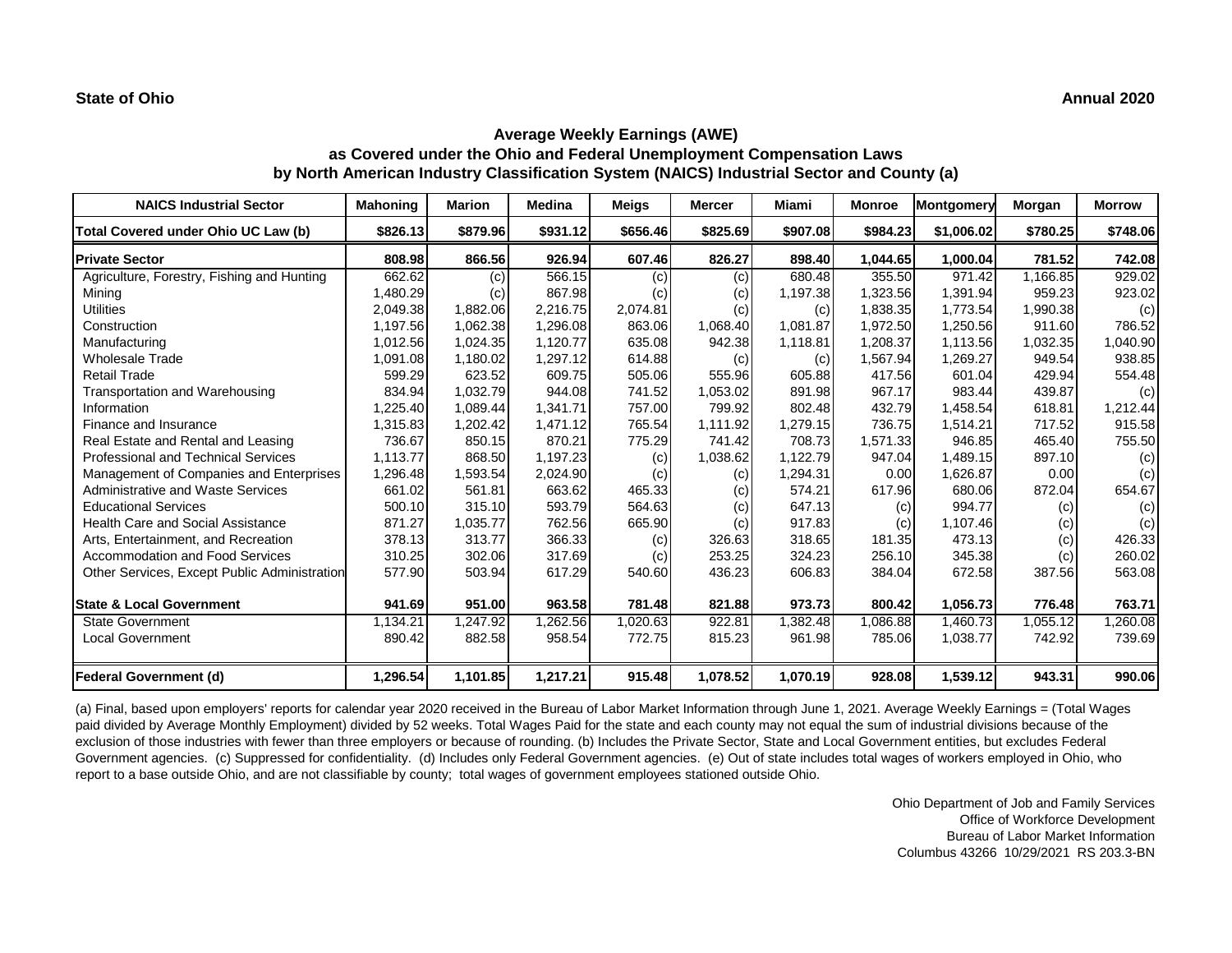## **Average Weekly Earnings (AWE) as Covered under the Ohio and Federal Unemployment Compensation Laws by North American Industry Classification System (NAICS) Industrial Sector and County (a)**

| <b>NAICS Industrial Sector</b>               | <b>Muskingum</b> | <b>Noble</b> | <b>Ottawa</b> | Paulding | Perry    | Pickaway | <b>Pike</b> | Portage  | Preble   | Putnam   |
|----------------------------------------------|------------------|--------------|---------------|----------|----------|----------|-------------|----------|----------|----------|
| Total Covered under Ohio UC Law (b)          | \$866.88         | \$807.37     | \$877.98      | \$785.92 | \$804.42 | \$943.54 | \$1,008.83  | \$928.13 | \$858.19 | \$816.94 |
| <b>Private Sector</b>                        | 877.15           | 710.25       | 878.44        | 785.71   | 809.04   | 889.83   | 1,033.77    | 884.87   | 871.44   | 821.25   |
| Agriculture, Forestry, Fishing and Hunting   | 503.96           | 0.00         | 613.27        | (c)      | 693.19   | 731.37   | (c)         | 706.94   | (c)      | (c)      |
| Mining                                       | 1,650.87         | 1,075.77     | 1,300.54      | (c)      | 1,206.21 | 1,242.44 | (c)         | 1,277.29 | (c)      | (c)      |
| <b>Utilities</b>                             | 1,943.40         | (c)          | (c)           | (c)      | 2,316.10 | 1,975.42 | (c)         | (c)      | (c)      | (c)      |
| Construction                                 | 1,009.17         | 761.12       | 1,056.87      | 1,284.65 | 1,929.58 | 1,122.02 | 1,187.87    | 1,159.69 | 920.92   | 973.92   |
| Manufacturing                                | 1,100.63         | 1,196.42     | 1,244.46      | 903.79   | 949.38   | 1,285.65 | 730.92      | 1,129.63 | 1,223.48 | 1,115.77 |
| <b>Wholesale Trade</b>                       | 985.38           | (c)          | (c)           | (c)      | 643.88   | 1,213.08 | (c)         | 1,466.38 | (c)      | 1,049.19 |
| <b>Retail Trade</b>                          | 570.58           | 476.62       | 598.52        | 484.92   | 478.77   | 552.81   | 519.12      | 600.69   | 537.87   | 524.48   |
| Transportation and Warehousing               | 936.46           | 1,087.85     | 845.21        | 852.33   | 724.96   | 1,027.10 | 738.81      | (c)      | 911.65   | (c)      |
| Information                                  | 812.17           | 518.98       | 789.56        | 544.73   | 1,187.50 | 1,435.87 | 733.15      | 1.251.67 | 871.13   | 989.31   |
| Finance and Insurance                        | 1,218.23         | 885.73       | 1,166.94      | 992.17   | 831.02   | 956.62   | 930.23      | 1,162.69 | 948.33   | 1,099.52 |
| Real Estate and Rental and Leasing           | 851.25           | 347.65       | 652.06        | 231.98   | 505.92   | 720.54   | 821.44      | 740.08   | 568.62   | 673.04   |
| Professional and Technical Services          | 1,426.88         | 1,319.17     | (c)           | (c)      | 1,080.19 | 1,207.56 | (c)         | 1,351.29 | (c)      | 846.83   |
| Management of Companies and Enterprises      | 1,315.00         | (c)          | (c)           | (c)      | 1,464.92 | 1,287.94 | (c)         | 1,478.15 | (c)      | 0.00     |
| Administrative and Waste Services            | 805.44           | (c)          | (c)           | 803.31   | 807.83   | 654.10   | 1,751.37    | 699.15   | 655.40   | 646.87   |
| <b>Educational Services</b>                  | 977.33           | 0.00         | 388.31        | (c)      | 340.63   | (c)      | (c)         | 733.44   | 469.17   | 310.67   |
| <b>Health Care and Social Assistance</b>     | 1,057.88         | 485.48       | 693.58        | (c)      | 681.27   | (c)      | (c)         | 713.77   | 625.02   | 711.69   |
| Arts, Entertainment, and Recreation          | 317.12           | (c)          | 602.08        | (c)      | 305.04   | 559.52   | (c)         | 334.13   | 365.94   | 254.02   |
| Accommodation and Food Services              | 305.77           | (c)          | 399.48        | (c)      | 255.00   | 333.27   | (c)         | 310.23   | 323.17   | 203.23   |
| Other Services, Except Public Administration | 625.37           | 441.81       | 583.02        | 508.42   | 469.85   | 673.21   | 476.77      | 572.69   | 475.50   | 342.75   |
| <b>State &amp; Local Government</b>          | 807.10           | 995.98       | 875.37        | 786.96   | 790.06   | 1,101.31 | 857.81      | 1,104.35 | 789.44   | 789.56   |
| <b>State Government</b>                      | 1,094.69         | 1,211.27     | 1,126.19      | 1,087.12 | 1,193.67 | 1,325.42 | 989.25      | (c)      | 1,035.85 | 1.161.17 |
| <b>Local Government</b>                      | 790.62           | 786.19       | 853.88        | 775.46   | 778.83   | 949.00   | 848.27      | (c)      | 779.52   | 778.79   |
| Federal Government (d)                       | 1,091.02         | 840.94       | 1,511.48      | 981.56   | 925.62   | 1,060.38 | 1,320.75    | 1,140.96 | 971.96   | 1,003.10 |

(a) Final, based upon employers' reports for calendar year 2020 received in the Bureau of Labor Market Information through June 1, 2021. Average Weekly Earnings = (Total Wages paid divided by Average Monthly Employment) divided by 52 weeks. Total Wages Paid for the state and each county may not equal the sum of industrial divisions because of the exclusion of those industries with fewer than three employers or because of rounding. (b) Includes the Private Sector, State and Local Government entities, but excludes Federal Government agencies. (c) Suppressed for confidentiality. (d) Includes only Federal Government agencies. (e) Out of state includes total wages of workers employed in Ohio, who report to a base outside Ohio, and are not classifiable by county; total wages of government employees stationed outside Ohio.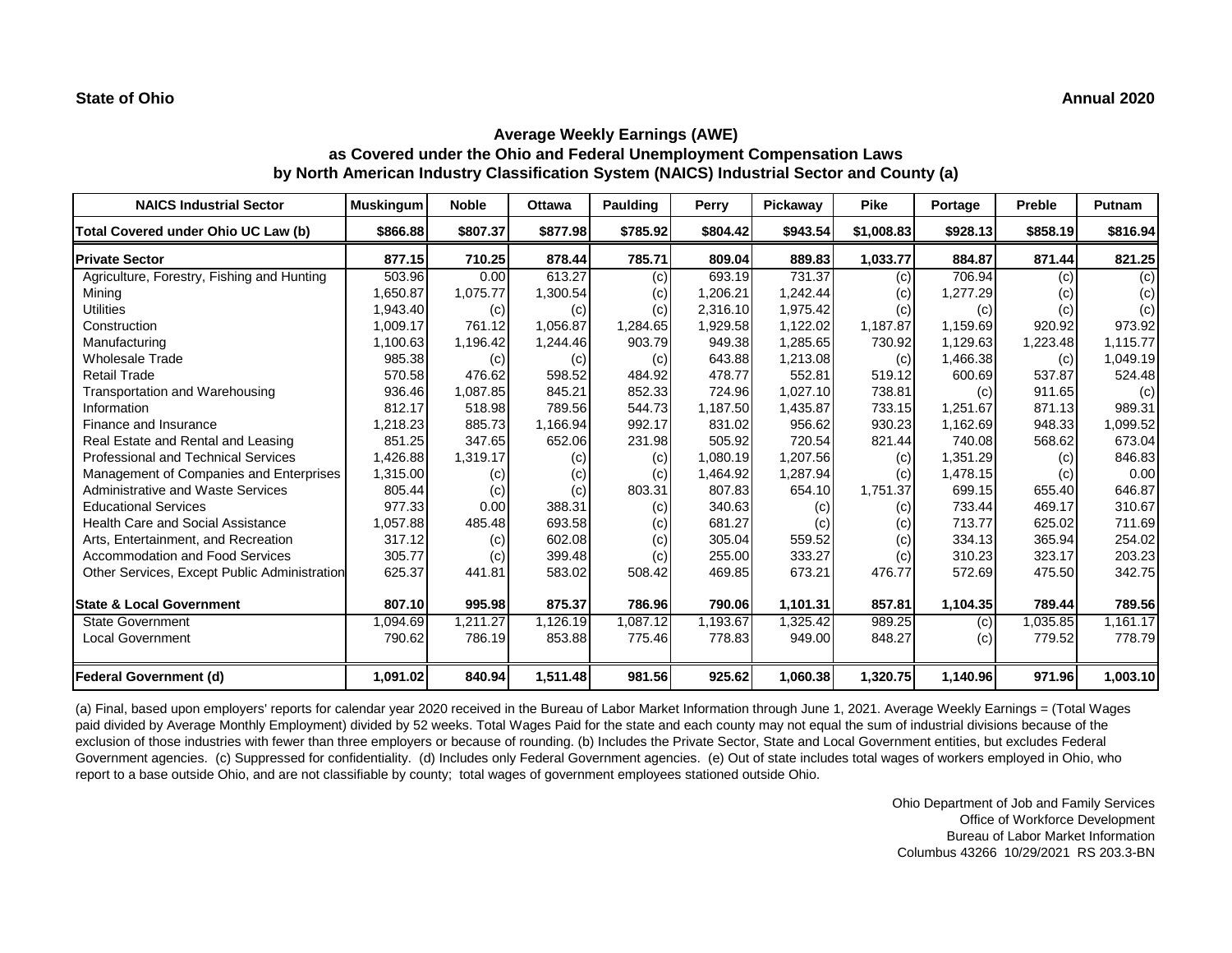## **Average Weekly Earnings (AWE) as Covered under the Ohio and Federal Unemployment Compensation Laws by North American Industry Classification System (NAICS) Industrial Sector and County (a)**

| <b>NAICS Industrial Sector</b>               | <b>Richland</b> | <b>Ross</b> | <b>Sandusky</b> | <b>Scioto</b> | <b>Seneca</b> | <b>Shelby</b> | <b>Stark</b> | <b>Summit</b> | Trumbull | <b>Tuscarawas</b> |
|----------------------------------------------|-----------------|-------------|-----------------|---------------|---------------|---------------|--------------|---------------|----------|-------------------|
| Total Covered under Ohio UC Law (b)          | \$823.79        | \$893.23    | \$857.75        | \$802.04      | \$796.94      | \$1.024.98    | \$878.02     | \$1,034.60    | \$817.21 | \$808.52          |
| <b>Private Sector</b>                        | 801.73          | 872.96      | 852.35          | 772.29        | 790.90        | 1,035.12      | 873.31       | 1,028.56      | 795.63   | 797.27            |
| Agriculture, Forestry, Fishing and Hunting   | (c)             | 563.69      | (c)             | (c)           | 736.12        | 872.04        | 683.19       | 659.69        | 676.15   | 632.12            |
| Mining                                       | (c)             | 755.98      | (c)             | (c)           | .222.12       | 0.00          | 1,223.37     | 1,283.44      | 957.90   | 1,404.46          |
| <b>Utilities</b>                             | 1,996.40        | 1,676.87    | 2,076.42        | 1,730.48      | 1,653.02      | (c)           | 1,991.04     | 2,104.15      | 2,103.79 | 1,560.37          |
| Construction                                 | 1.172.73        | 929.65      | 1,090.96        | 985.98        | 1,098.83      | 1,223.98      | 1,209.58     | 1,262.60      | 1,042.67 | 1,126.31          |
| Manufacturing                                | 1,041.10        | 1,214.81    | 1,031.00        | 1,048.90      | 1,056.65      | 1,265.73      | 1,127.33     | 1,145.37      | 1,305.94 | 1,027.96          |
| <b>Wholesale Trade</b>                       | 935.77          | 980.00      | 979.10          | 777.62        | 1,031.98      | 970.83        | 1,149.15     | 1,353.06      | 1,073.58 | 1,009.38          |
| <b>Retail Trade</b>                          | 560.04          | 599.88      | 604.60          | 579.60        | 567.48        | 551.96        | 569.27       | 667.33        | 572.73   | 534.58            |
| Transportation and Warehousing               | 1,133.38        | 809.42      | 962.63          | 824.96        | 907.58        | (c)           | 896.46       | 821.75        | 1,007.29 | 1,014.98          |
| Information                                  | 1,084.00        | 1,178.54    | 959.69          | 778.56        | 460.85        | 1,075.87      | 999.12       | 1,473.67      | 959.48   | 918.56            |
| Finance and Insurance                        | 1,095.67        | 1,125.63    | 989.62          | 857.79        | 1,139.40      | 1,236.23      | 1,238.15     | 1,632.79      | 1,086.25 | 1,135.83          |
| Real Estate and Rental and Leasing           | 719.73          | 670.06      | 848.19          | 640.87        | 606.79        | 1,129.46      | 930.23       | 930.81        | 942.58   | 837.40            |
| Professional and Technical Services          | 905.35          | 897.15      | 887.21          | 1,001.29      | 924.21        | 1,414.79      | 1,468.71     | 1,413.17      | 897.13   | 1,100.40          |
| Management of Companies and Enterprises      | 2,194.31        | 1.411.29    | 1,807.96        | 1,076.60      | 995.88        | 1,748.73      | 1,541.02     | 2,098.81      | 1,316.75 | 982.40            |
| Administrative and Waste Services            | 539.92          | 501.38      | 630.27          | 569.37        | 579.56        | 625.90        | 729.06       | 665.25        | 608.85   | 663.19            |
| <b>Educational Services</b>                  | 514.48          | (c)         | (c)             | 487.42        | 833.71        | 434.29        | 634.08       | 638.46        | 664.60   | 337.12            |
| <b>Health Care and Social Assistance</b>     | 940.12          | (c)         | (c)             | 919.40        | 739.04        | 906.33        | 879.77       | 1,020.73      | 838.79   | 743.50            |
| Arts, Entertainment, and Recreation          | 289.98          | 363.25      | 355.27          | 374.79        | 287.96        | 329.02        | 436.25       | 456.60        | 277.58   | 269.33            |
| Accommodation and Food Services              | 305.44          | 323.71      | 290.98          | 310.94        | 252.69        | 263.10        | 324.52       | 333.35        | 299.15   | 286.69            |
| Other Services, Except Public Administration | 488.44          | 435.71      | 580.37          | 582.27        | 456.67        | 570.27        | 615.69       | 668.10        | 599.38   | 611.06            |
| <b>State &amp; Local Government</b>          | 955.38          | 988.25      | 901.58          | 912.38        | 835.02        | 918.31        | 914.08       | 1,089.29      | 945.48   | 881.33            |
| <b>State Government</b>                      | ,260.33         | 1,244.58    | 1,108.65        | 1,013.42      | 020.90        | 1,393.52      | ,281.67      | 1.310.40      | 1,307.62 | 1,125.33          |
| <b>Local Government</b>                      | 870.88          | 858.15      | 894.08          | 862.46        | 810.02        | 875.69        | 884.13       | 1,049.33      | 911.81   | 853.71            |
| Federal Government (d)                       | 1,236.38        | 1,418.40    | 1,025.94        | 1,078.50      | 964.38        | 979.12        | 1,290.46     | 1,302.81      | 1,128.73 | 1,130.98          |

(a) Final, based upon employers' reports for calendar year 2020 received in the Bureau of Labor Market Information through June 1, 2021. Average Weekly Earnings = (Total Wages paid divided by Average Monthly Employment) divided by 52 weeks. Total Wages Paid for the state and each county may not equal the sum of industrial divisions because of the exclusion of those industries with fewer than three employers or because of rounding. (b) Includes the Private Sector, State and Local Government entities, but excludes Federal Government agencies. (c) Suppressed for confidentiality. (d) Includes only Federal Government agencies. (e) Out of state includes total wages of workers employed in Ohio, who report to a base outside Ohio, and are not classifiable by county; total wages of government employees stationed outside Ohio.